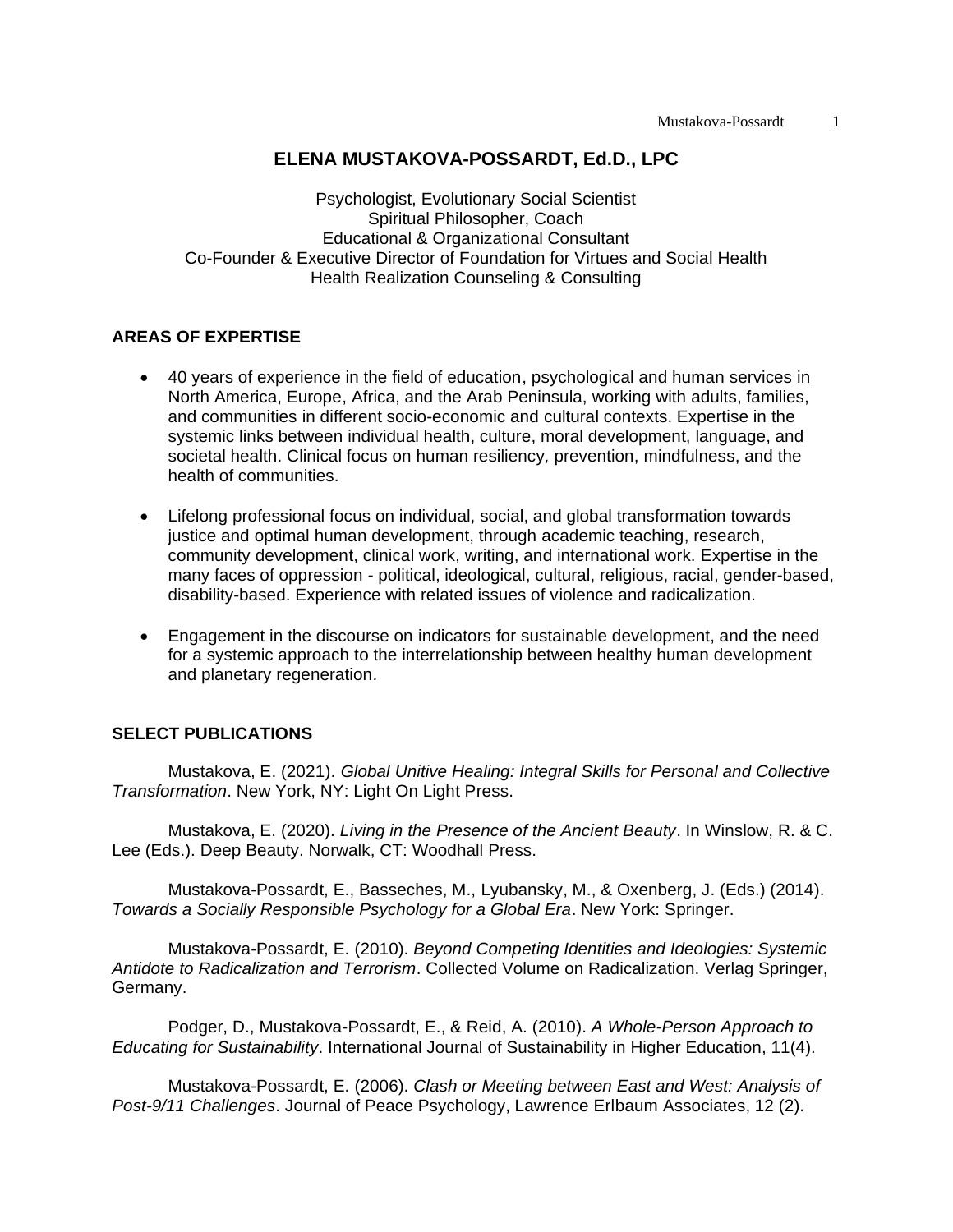Mustakova-Possardt, E. (2006). *Toward the Authentic Global Advancement of Women*. Book Review of Penn & Nardos' "Overcoming Violence Against Women and Girls: The International Campaign to Eradicate a Worldwide Problem". Journal of Peace Psychology, Lawrence Erlbaum Associates, 12 (3).

Mustakova-Possardt, E. (2004). Education for critical consciousness. *Journal of Moral Education*, 33 (3), 245-269, Oxford, UK: Carfax.

Mustakova-Possardt, E. (2004). *Critical Consciousness: A study of morality in global historical context.* Sofia University Press.

Mustakova-Possardt, E. (2003). *Critical Consciousness: A study of morality in global historical context.* Westport, CT: Greenwood/Praeger.

Mustakova-Possardt, E. (2000). Critical consciousness and its ontogeny in the life-span. In Miller, M. & West, A. (Eds.) *Spirituality, ethics, and relationships: The emotional and philosophical challenges of the adulthood years*. Madison, CT: Psychosocial Press/International Universities Press.

Mustakova-Possardt, E. (1998). Critical consciousness: an alternative pathway for positive personal and social development. *Journal of Adult Development*, 5 (1), 13-30. New York: Plenum.

# **GRANTS, AWARDS AND RECOGNITIONS**

University of West Georgia Division of Academic Affairs *Significant Professional Accomplishments Award*, 2005-2006.

University of West Georgia College of Arts & Sciences *Excellence in Teaching Award*, 2004-2005.

*Carter Campus Community Partnership Award 2003*. Awarded for founding the Latino Initiative of University of West Georgia, aimed at applying the insights of critical and community psychology theory and praxis to assisting the new Latino immigrant population of rural Carroll County in its empowerment, in improving its quality of life, and integrating into the life of the larger community.

*Mott Grant 2001 for Emerging Community Initiatives* of the National Council of La Raza (NCLR). Awarded for founding an immigrant Latino community development and participatory action research project in West Georgia.

*1998 Outstanding Dissertation Award of the Association for Moral Education*, awarded for study entitled *The Ontogeny of Critical Consciousness*. The association is the leading international forum that focuses on moral development and moral education.

*Henry A. Murray Dissertation Award,* Radcliffe College, Harvard University, 1995. Granted to support cross-cultural research project on "Social Responsibility and Critical Consciousness in Bulgarian Mid-lifers", which explored adult social consciousness and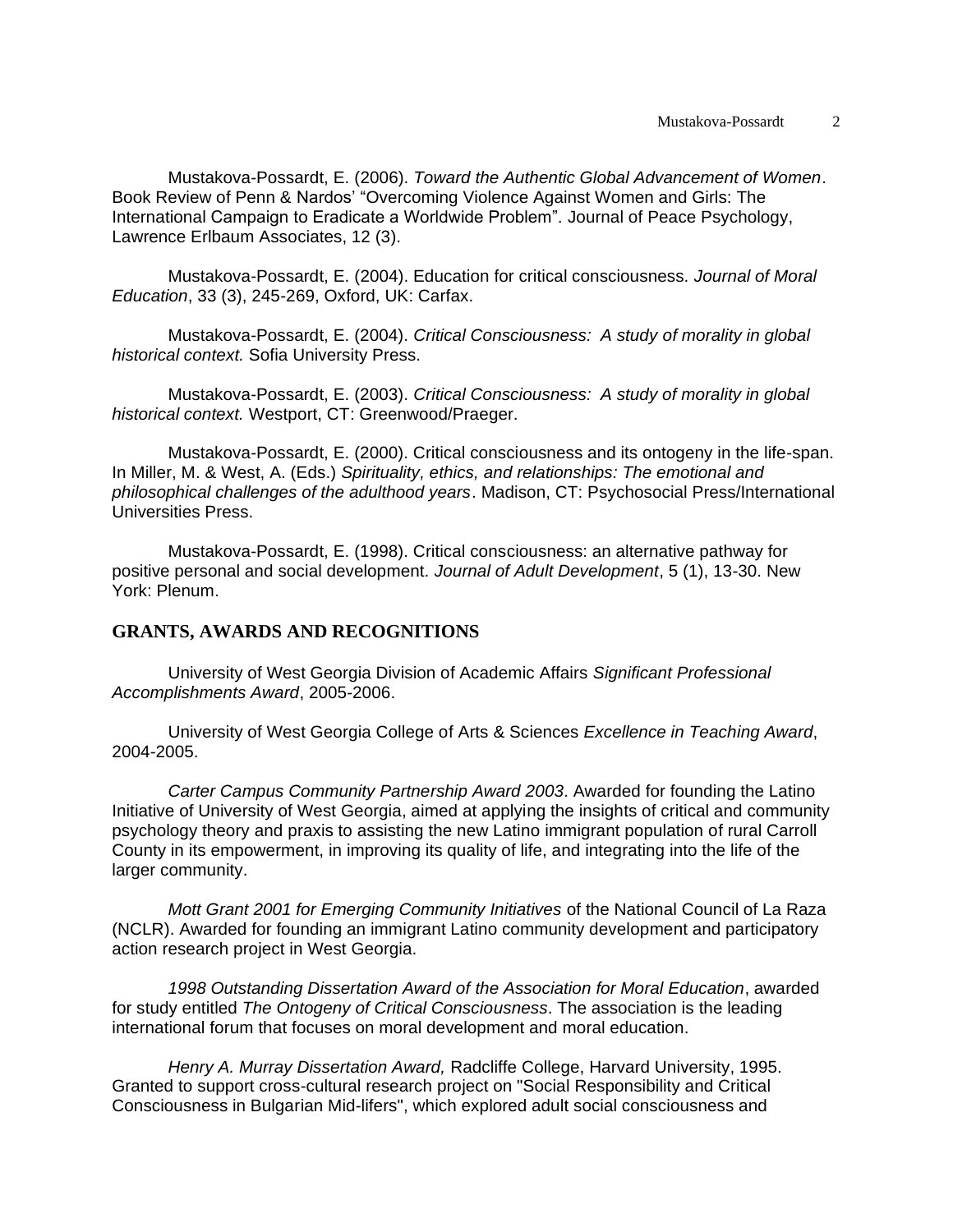citizenship in the context of economic, political, and social transformation.

*First Prize in the Annual Faculty Survey of Scholarly Student Research*, Sofia University, Bulgaria, 1984. Granted for Masters Thesis "The Fall of Selfhood: A Comparative Study of Renaissance and Romanticism", a study of modern consciousness.

#### **SELECT PANELS**

NATO Advanced Research Workshop. *Indigenous Terrorism: Understanding and Addressing the Root Causes of Radicalization among Groups with an Immigrant Heritage in Europe*, Budapest, Hungary, March 7-9, 2008.

Invited member of a twenty-five-person expert Interfaith panel on *Finding the Missing Zero*, an initiative of Emory's Rollings School of Public Health Interfaith Health Program and The Carter Center, geared at mobilizing Interfaith resources to address on an unprecedented scale the crisis with African AIDS orphans – October 20-21, 2003, Carter Center, Atlanta.

# **SELECT CONFERENCE PRESENTATIONS AND KEYNOTE ADDRESSES**

*A psychology that responds to our times*, 2017 Wilmette Institute Web Talk. <https://www.youtube.com/watch?v=XLfSimnUuy8&feature=youtu.be>

*A systemic approach to health in a troubled world*, Central Virginia Institute of Noetic Sciences Community group meeting, November 18, 2017.

*Cultivating cultures of social health in a troubled world: Emergent dimensions of a systemic approach to global mental health*, 2016 Advanced Study Institute Conference on *Psychiatry for a Small Planet: Eco-Social Approaches to Global Mental Health*, Community and Family Psychiatry, McGill University, Montreal, Canada, May 30 – June 1.

*Understanding human health as social health*, 2014 Conference on Rethinking Relationships, Franklin & Marshall College, Lancaster, PA.

*Understanding resilience: Core connections that sustain*. Keynote Address, Annual Sea Turtle Symposium, Baltimore, February 2013.

*Creating healthy social environments: Positive and sustainable communities*, 33rd Annual Conference of the Association for Bahá'í Studies, Washington, D.C., August 2009.

*Spiritual literacy and mental health services*, Tenth Annual Conference of the Bahá'í Association for Mental Health, September 18-21, 2008, Flint, MI.

*Restoring the spirit to community psychology: Social health and lessons learned from global terrorism*. Southeastern ECO Conference, *Collaboration in Context*, Georgia State University, October 5-6, 2007.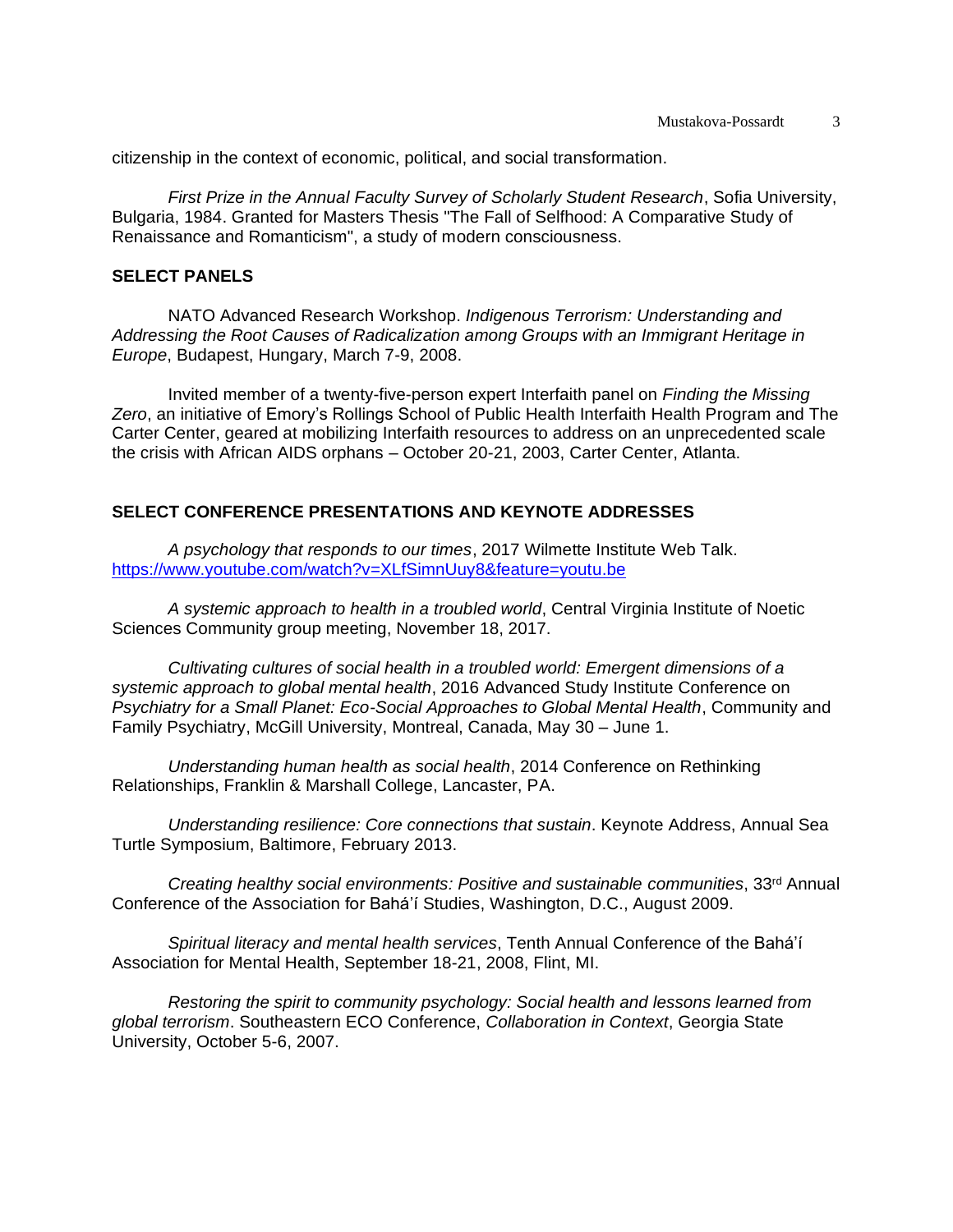*The systemic nature of social health*. 9th Annual conference of the Bahá'í Association for Mental Health**,** Flint, MI, September 20-23, 2007.

*Understanding optimal functioning: Uniting the scientific approach with spiritual principles*. Keynote address. Health for Humanity Annual Conference, Tucson, AZ, Feb, 2006.

*Psycho-spiritual dynamics underlying the phenomenon of terrorism*. Annual Conference of the Society for Cross-Cultural Research, Savannah, GA, Feb. 22-26, 2006.

*Building unity in diversity: Latinos United of Carroll County, Georgia*. Panel Presentation, 15<sup>th</sup> Annual International Conference, National Association for Multicultural Education, November 9-13, 2005, Atlanta, GA.

*Critical consciousness – motivation for service to humanity*. Keynote address, Conference on Social and Economic Development for the Americas, Orlando, FL, December, 2004.

*The Role of Faith in the Evolving of Critical Consciousness. Paper Presented at 24<sup>th</sup>* Annual Conference of the Association for Moral Development, November 18-22, 1998, Dartmouth College, Hanover, NH.

# **SELECT WORKSHOPS AND SEMINARS FOR PROFESSIONALS**

#### **On sustainable social and economic development**

*Opportunities and challenges for spiritually inspired social and economic development: Advanced discussion for practitioners*. Flint, MI, April 27-29, 2007.

*Education for sustainable development*. 3-day seminar for development professionals from North and South America, Annual Rabbani Trust Conference on Social and Economic Development, Orlando, FL, 2005.

*Critical consciousness and the challenges of social transformation in post-communist Bulgaria*. A series of lectures delivered at Sofia University and other public forums in Bulgaria, June-July 2005.

*Moral and social development of adults*. American University in Bulgaria, February 1997.

# **For clinicians and helping professionals**

*Spiritual literacy and health in relationships*, July 2014, Dayspring Summer School, MD

*Psychology and spirituality: Integrated living*, September 2013, Washington D.C.

*Authenticity, intimate relationships and spiritual literacy*, January 2009, Washington D.C.

*Successful parenting: Transforming challenges into opportunities (Part 1&2)*. Georgia Health Realization Counseling and Consulting Center, 2006 - 2007, Bowdon, GA.